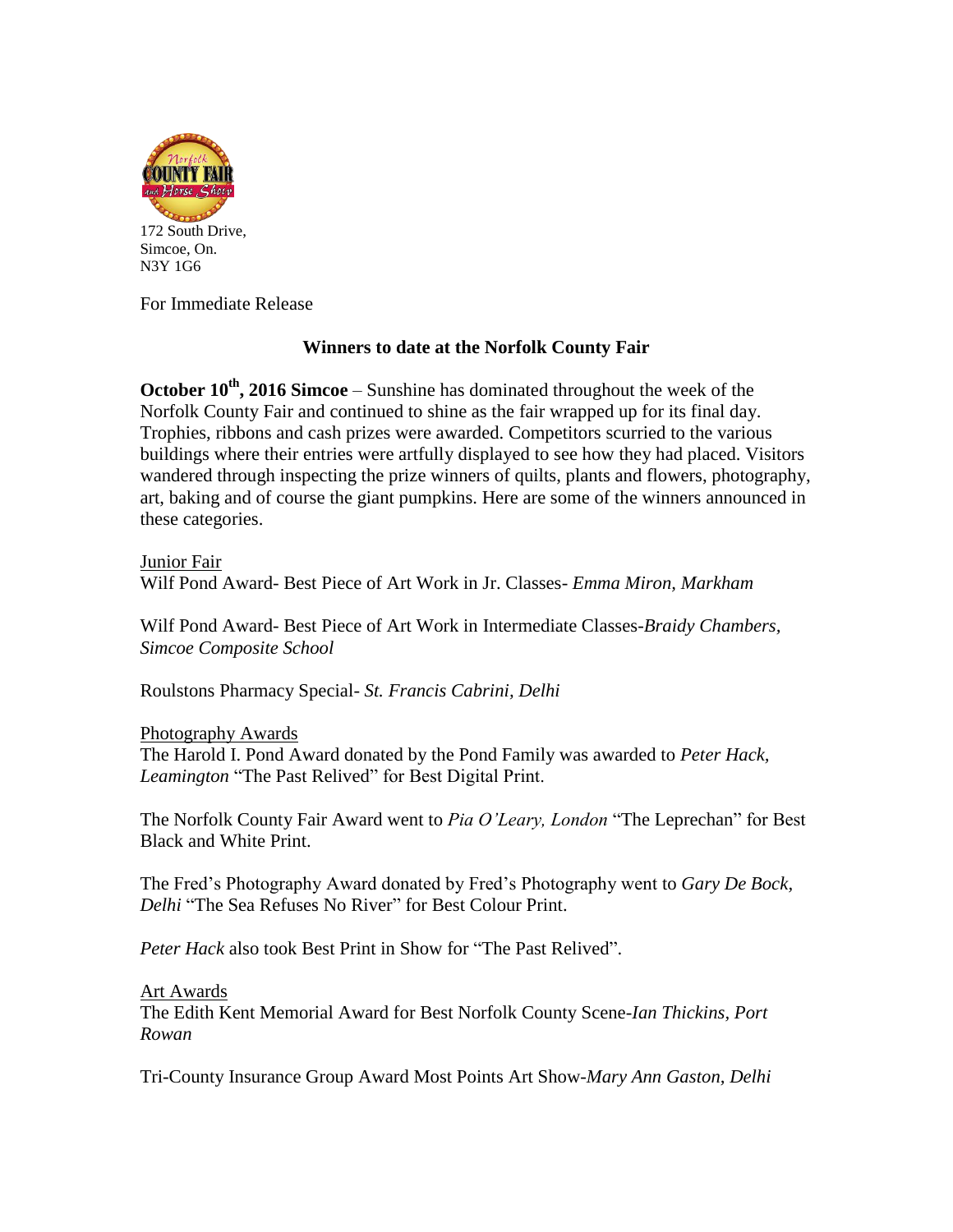The Norfolk County Fair –General Manager's Award for Best Amateur Water Colour-*Kathy Lint-Selkirk*

The Norfolk County Fair–General Manager's Award for Best Amateur Ink & Pencil Drawing-*Scott Archer, Mt. Pleasant*

Norfolk County Fair-General Manger's Award for "Best Other Media-*Pat Crawshaw, Delhi*

The Norfolk County Fair-General Manager's Trophy for Best Amateur Oil-*Mark Dennis, Hagersville*

Norfolk Visual Arts- 1<sup>st</sup> Heather Verplanke, Port Dover, 2<sup>nd</sup> Barb Travale, Simcoe, 3<sup>rd</sup> *Krista Reimer, Port Rowan*

Baking

Hilda M. Schuyler Memorial Award "Best Yeast Product in Show" *Cathy Vadasz, Delhi*

Meadow Lynn Farms Special 1st *Cecile Lipsit, Simcoe*, 2 nd *Marilyn Maude, Simcoe*

The Simcoe Reformer Jam & Jelly Award "Highest Points in Jam & Jelly Classes" *Barbara Glass*,*Vanessa* Runner up *Larry Dawson, Simcoe*

Norfolk Fruit Growers Award*- S. Newkirk, Vittoria*

Norfolk Cherry Co. Special –Cherry Pie 1 st *Cathy Vadasz*, *Delhi*

Ethel Ross Memorial Award-*Janet Dion, Simcoe*

Picard Peanut Special 1 st *Wendy Squires*, *Waterford,* 2nd *Jennifer Evans Reid, Simcoe,* 3 rd *Cathy Vadasz, Delhi*

Haldimand-Norfolk Beekeepers Assoc. Special 1 st *Beryl Johnson*, *Jarvis,* 2nd *Janet Dion*, *Simcoe,* 3rd *Stephanie McKnight, Port Dover*

Halmo Jewellers Ltd. Award (Highest points in "Baked Products") *Cathy Vadasz, Delhi*

Plants & Flowers Robert Landon Award-Best Potted Plant Jr. Plants & Flowers–*Lauren Persall, Simcoe*

Ludwig Transport Ltd-Best Two Arrangements Jr. Flower Show-*Madison Luff, Holy Trinity, Maddy Thorpe, Simcoe*

Jay MacDonald, The Next Season, Cash Award-*Kara Campolongo,Guelph*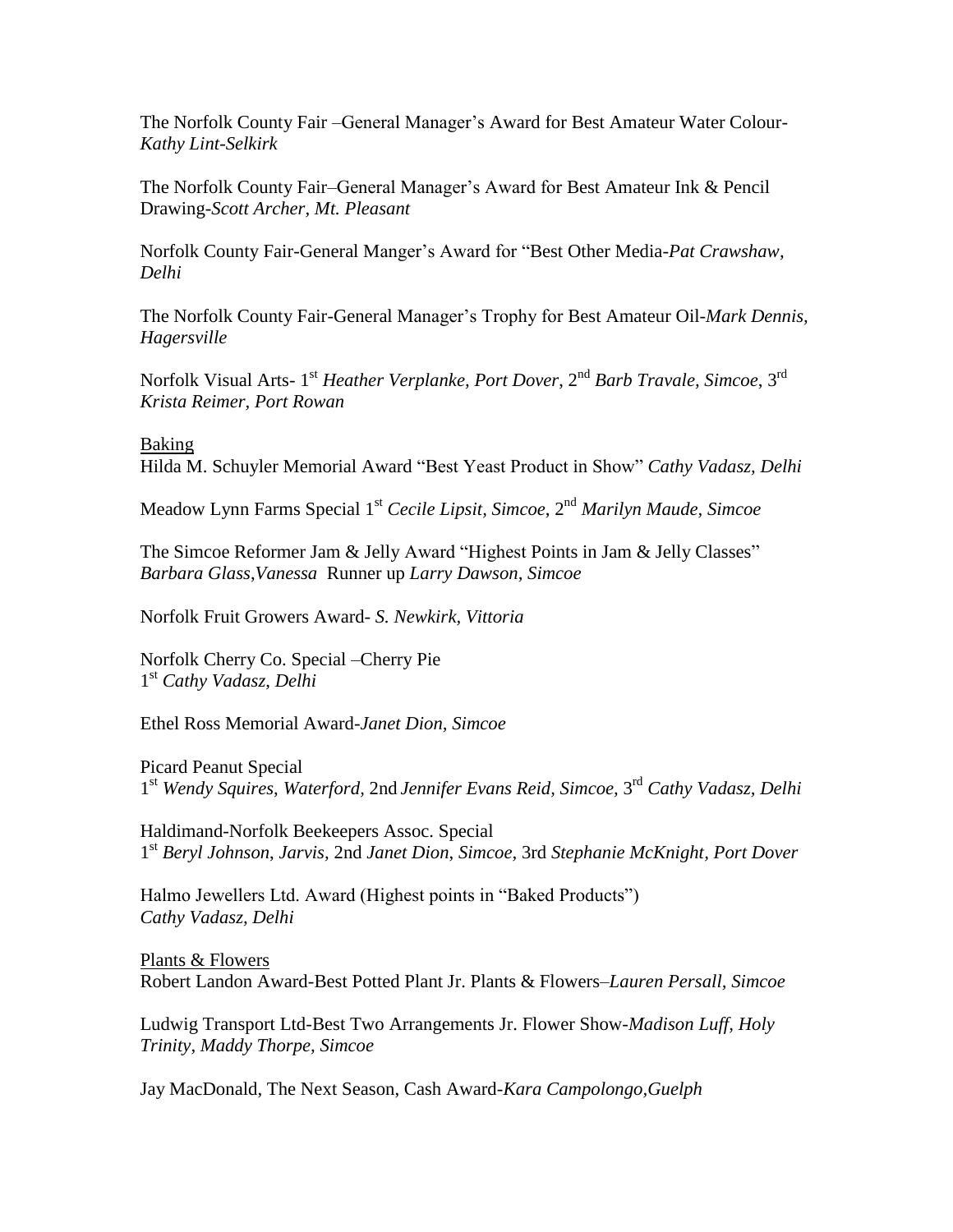King's Flower & Garden Special –*Sierra Dredge, Waterford*

Delhi Dist. Hort. Society Award- Jr. Flowers Most Points –*Lauren Persall, Waterford*

Pt. Dover & Woodhouse Hort. Soc. Award–Best Cut Flower-*Pam Lorimer, Simcoe*

Delhi Flowers Award- Best Arrangement in Show–*Don Reeder,York*

Ryerse Garden Gallery Prize -Best Potted Plant in Show-*Dianne Elliott, Simcoe*

Simcoe Home Hardware Horticultural Theme–*Don Reeder, York*

### **Ouilts**

Champion Quilt-Hand- *Karen Zandstra, Simcoe* Reserve Champion Quilt-Hand-*Mary Lou White, Thorold* Champion Quilt-Machine*-Sandra Croley, Hagersville* Reserve Champion Quilt-Machine*- Sharon Reeve, Norwich* Edith Sidway Memorial Award-*Mary Lou White, Thorold*

### Homecraft Awards - Needlework

Len's Mill Store Afghan Special-*Susan Reeder, York* Effie Witham Memorial Award (Most points Children's Wear)-*Mary Lou White, Thorold* Madelaine Laupert Memorial Award-*3Way Tie: Amanda Van Schyndel, Simcoe, Becky Bertand, Simcoe, Kaaren Biggs, Simcoe*

Len's Mill Store-Ladies & Men's Wear Special-*Lena M. Eising, Simcoe*

### Overall Homecraft

Senator W.H. Taylor Award-Overall Homecraft-*Irene Beyaert, Courtland*

## Crafts

Craft Chairperson's Special "Crafts-Most Points"-*Sheila Phibbs, Jarvis* Mildred Moore Memorial Award –"Best Craft" –*Stan Dawson, Simcoe* Lynne Littlewood Memorial Award-*Christa Kovacs, Delhi*

### Field Crops

Seed, Grain & Hay Champion Exhibitor*-Kim & Dawn Turnbull, Canfield* Elgin/Norfolk Grain Farmers of Ontario Award*-Kim & Dawn Turnbull, Canfield*

## Garden Products

Simcoe & District Chamber of Commerce Award for highest points in Classes 1-86 *Pearl Mills, Simcoe*

Norfolk Federation of Agriculture Award-Large Collection of Vegetables-*Jason D'Hulster, Delhi*